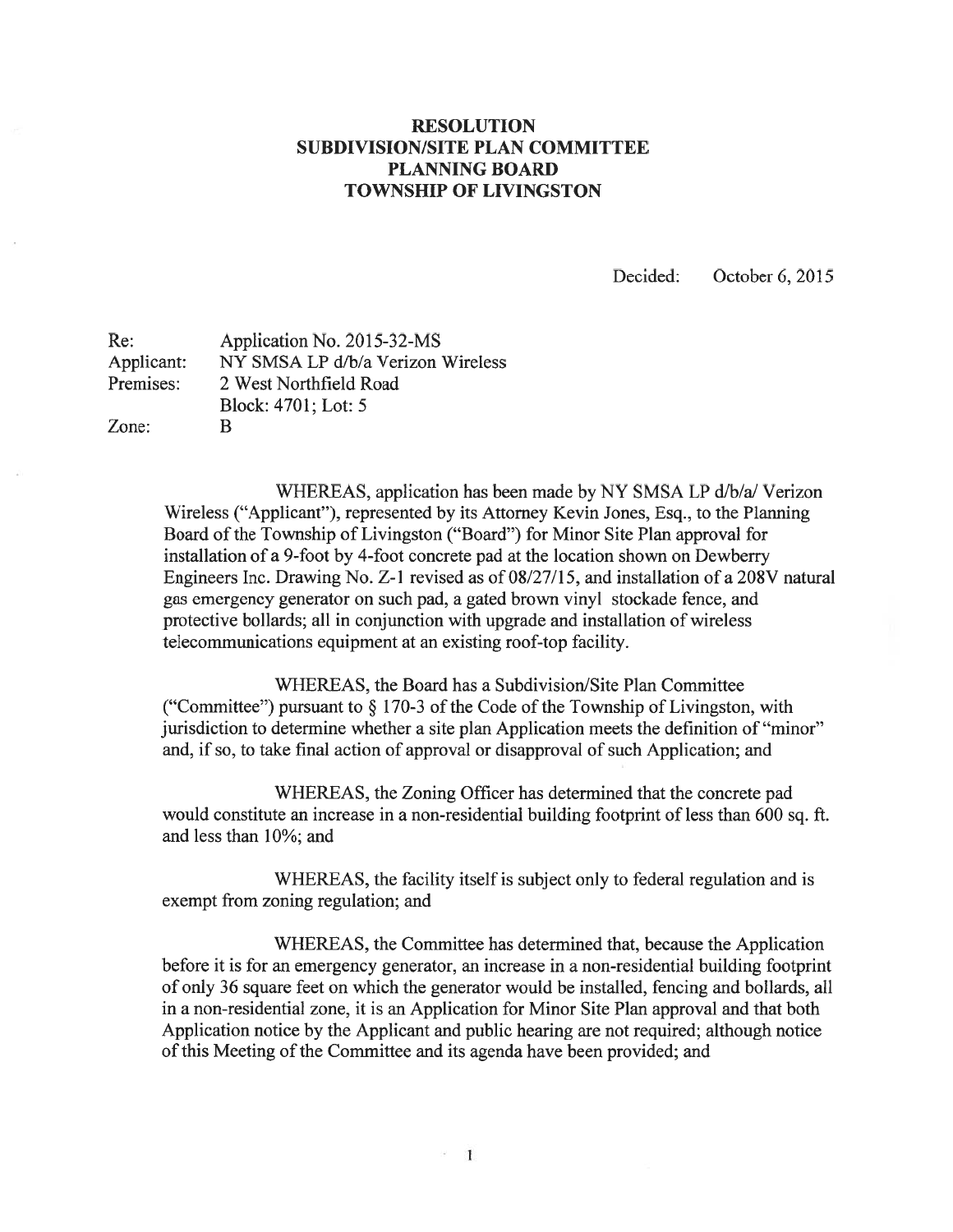WHEREAS, the Committee has heard testimony of the Applicant's exper<sup>t</sup> Mario lannelli, P.E. and has the reviewed:

- 1. The Application.
- 2. The Site Plan, prepared and signed by Christopher M. Cirrotti, P.E., dated 03/27/15, revised through 08/27/15 and consisting of 8 Drawings numbered T-l and Z-l through Z-7.
- 3. The June 12, 2015 letter from Kevin Jones, Esq., ofthe Law Offices of Alan B. Zublatt, representing the Applicant.
- 4. The May 13, 2015 letter from the County of Essex Department of Public Works.
- 5. MTU 4.3L GM Genset Noise Analysis.
- 6. The September 22, 2015 repor<sup>t</sup> from the Township Engineer and the Township Planner.

NOW, THEREFORE, the Committee does make the following findings of fact and conclusions with respec<sup>t</sup> to this Application:

- 1. The jurisdiction of the Committee is limited to the concrete pad, the generator, the fencing and the bollards.
- 2. The Application for Minor Site Plan approval is hereby approved subject to the terms and provisions herein and the following conditions that have been agreed to by the Applicant:

a. At the close of each work day the Site shall be thoroughly cleaned and all construction trash and debris shall be removed from the site or placed in covered dumpsters to be removed when construction is completed.

b. Site Plan Drawing No. Z-6 shall be revised to show protective bollards for the generator location and <sup>a</sup> drawing shall be submitted to the Township Engineer depicting details of the crossing of the natural gas service pipe and the sanitary sewer trunk line.

c. Upon installation and testing of the emergency generator, the Applicant shall presen<sup>t</sup> to the Construction Official and the Township Engineer the certification of <sup>a</sup> qualified engineer that the generated sound does not exceed 58.3 dB(A) at the nearest residential property line.